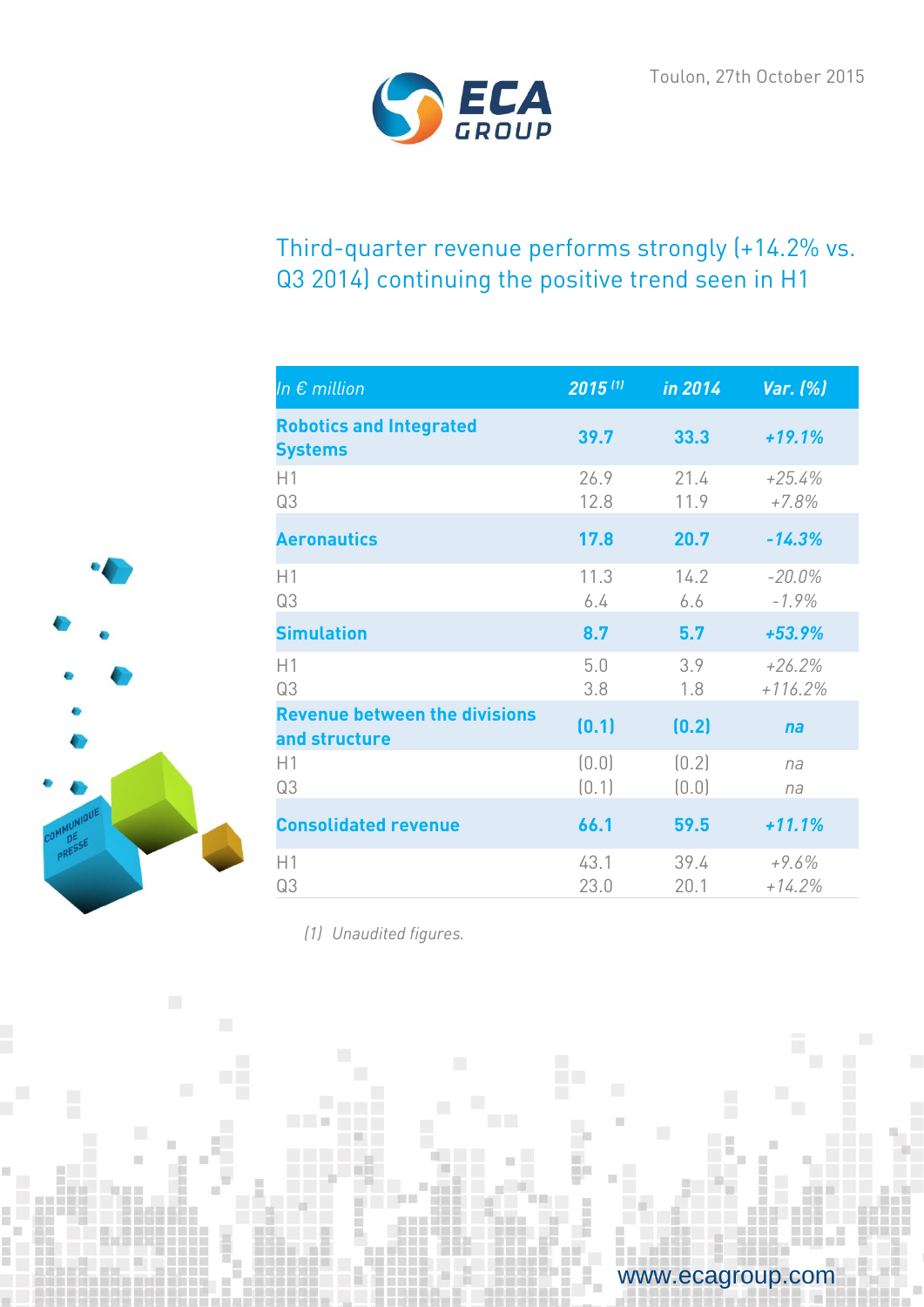

The ECA Group's third quarter revenue confirmed a very positive trend (+14.2% vs. Q3 2014), in line with the healthy performance in the first half of the year (+9.6% vs. H1 2014).

Strong growth was driven mainly by good results in the *Robotics and Integrated Systems* (+19.1% vs. 9M 2014) and *[Simulation](http://www.ecagroup.com/en/training-simulation)* (+53.9% vs. 9M 2014) divisions.

The *Robotics and Integrated Systems* division also announced a new contract to supply two [AUV A9-M](http://www.ecagroup.com/en/solutions/a9-m) underwater mine identification and neutralization systems [\(see press release dated October 9, 2015\)](http://www.ecagroup.com/en/financial/eca-group-awarded-contract-two-underwater-survey-mine-counter-measures-auvs-a9-m). On the same occasion it noted that at the start of the second half-year it had secured two contracts in Asia, paying a combined total of €25 million, to protect vessels against underwater mines. These new contracts will contribute to revenue in coming quarters.

The *[Simulation](http://www.ecagroup.com/en/training-simulation)* division posted an exceptional revenue performance in the third quarter, up by +116.2% vs. Q3 2014, and should continue this trend. The big increase in revenue is linked to the delivery of a major contract signed at the start of 2014 *[\(see press release dated January 16, 2014\)](http://www.ecagroup.com/en/financial/eca-sale-land-based-defense-simulators-internationally)* for the sale of [training simulators for driving land defense vehicles.](http://www.ecagroup.com/en/solutions/simulation-training-systems-military-vehicle-driving)

The sharp decline of *[Aeronautics](http://www.ecagroup.com/en/aerospace)* division revenue in the first-half 2015 (- 20.0%) reflected an unusually strong performance in the first-half 2014 and was much reduced in the third quarter (-1.9% vs. Q3 2014). The division is now starting to report revenue from the over €10 million contract won from Airbus in April 2015 *[\(see press release dated April](http://www.ecagroup.com/en/financial/eca-groups-aerospace-division-won-major-contract-over-eu10-million) 22, [2015\)](http://www.ecagroup.com/en/financial/eca-groups-aerospace-division-won-major-contract-over-eu10-million)*. The trend should therefore continue to improve for the division through the second half of the year thanks to a very high order backlog, which has grown 51.5% compared to 30 September 2014.